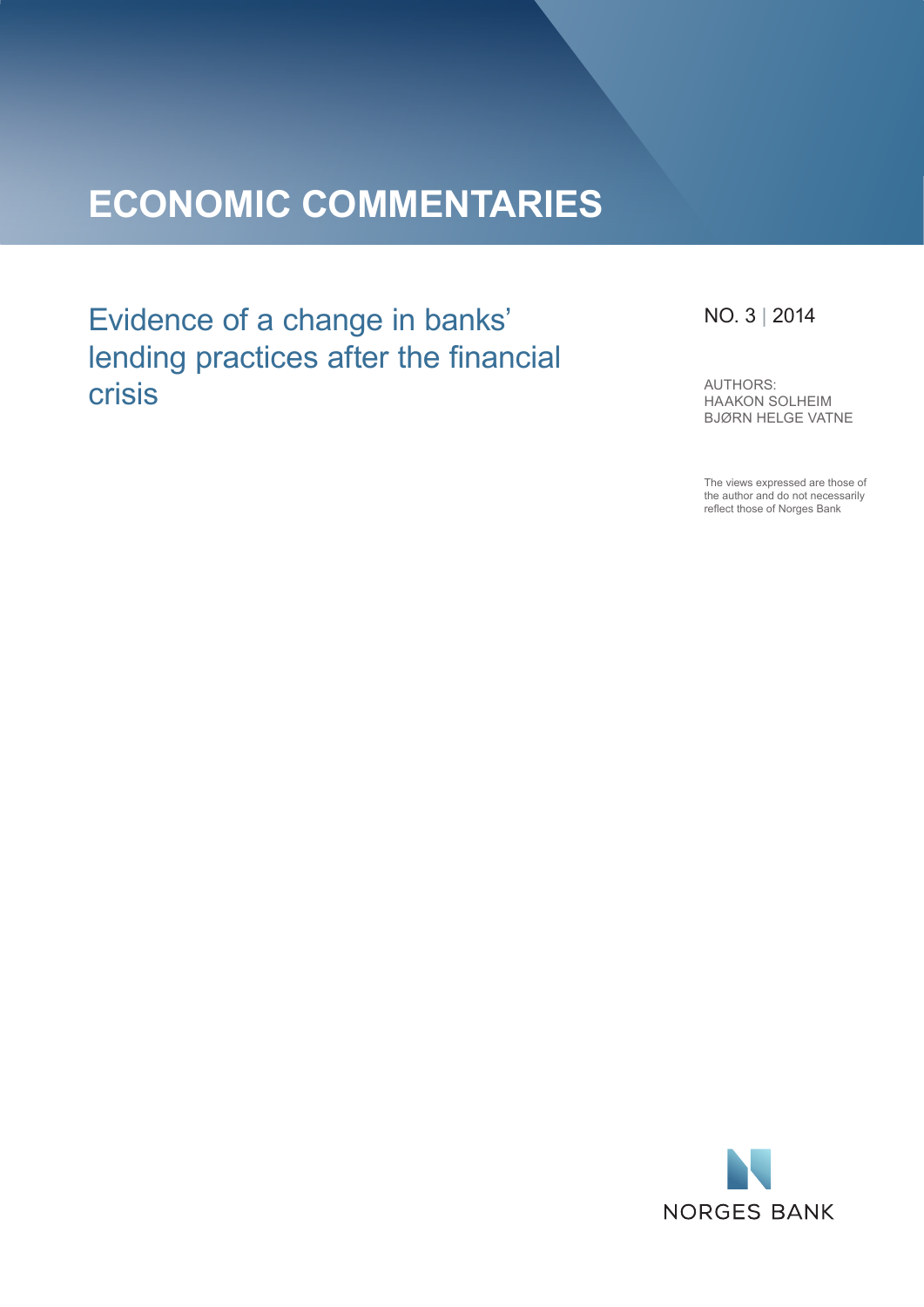## Evidence of a change in banks' lending practices after the financial crisis

Haakon Solheim and Bjørn Helge Vatne Financial Stability Wing, Norges Bank<sup>∗</sup>

June 18, 2014

#### Abstract

We analyse the behaviour of Norwegian households using tax return data that covers debt, income, financial assets and housing wealth. In the period from 2004 to 2008 borrowing in Norwegian households increased significantly. Behaviour changes after 2008. The Financial Supervisory Authority of Norway has recommended that banks impose stricter LTV (loan-to-value) requirements. We find that debt-to-housing value (DTV) has fallen from 2008 to 2012, especially among younger households. High income groups have been able to maintain a high level of debt to income, but have increased their holdings of liquid financial assets. Lower income groups take on less debt relative to income and have not been able to increase holdings of financial assets.

#### 1 Introduction

Like many countries, Norway experienced an economic boom in the period from 2003 to 2008. High economic growth was combined with low interest rates and a sharp increase in household debt levels, causing increasing concern about financial stability. Norway was hit by a liquidity squeeze in the banking sector at the height of the financial crisis in 2008-09, but stable terms of trade, not least due to high oil prices, helped sustain economic growth at trend levels in 2010-12. Unemployment has remained low. However, since 2009 we have seen a sharp increase in the household saving ratio.

In 2011 the Financial Supervisory Authority of Norway (FSAN) recommended banks to reduce the maximum of LTV on new mortgages from 90 to 85 per cent unless other factors strongly indicated that the borrower could handle a larger loan, see [Financial Supervisory Authority of Norway](#page-8-0) [\(2011\)](#page-8-0). Norges Bank's survey of banks' lending practices has reported a gradual tightening in lending standards since 2009. The reported tightening was especially strong in the last part of 2011 and in the first part of 2013.

Using micro data on Norwegian households, we show that this tightening of lending standards has affected Norwegian households. There is evidence that the level of housing wealth behind loans has improved, especially among younger borrowers. Evidence also seems to indicate that middle income households try to compensate for stricter LTV requirements by increasing savings. The results are in line with other findings, e.g. see [Financial Supervisory Authority of Norway](#page-8-1) [\(2013\)](#page-8-1), that reports a fall in loans with high LTV from 2011 to 2012.

### 2 Data

We analyse Norwegian households using a comprehensive dataset of Norwegian tax returns covering all Norwegian households, compiled by Statistics Norway, see [Statistics Norway](#page-8-2) [\(2014\)](#page-8-2). The data cover the period from 2004 to 20[1](#page-1-0)2<sup>1</sup>. We exclude self-employed households. Households are defined as the persons sharing the same dwelling. The age of a household is defined by the age of the main income earner. The data set covers income after tax, total debt, taxable financial assets and taxable housing

<sup>∗</sup>Thanks to Kjersti-Gro Lindquist and Ida Wolden Bache for useful comments

<span id="page-1-0"></span><sup>&</sup>lt;sup>1</sup>We have a similar dataset covering the period 1987-2003, but this covers only a subsample of the population.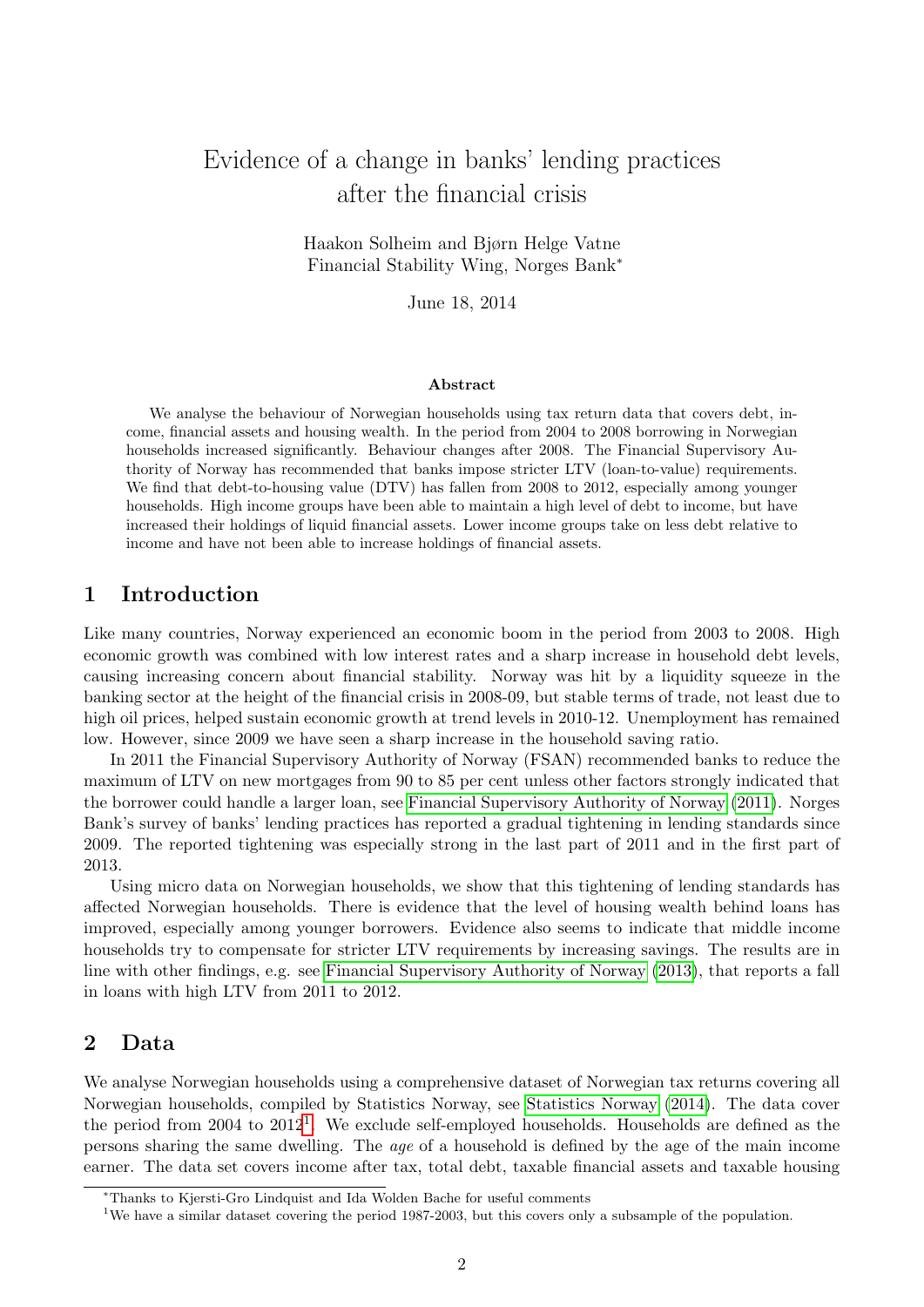wealth, however it does not cover insurance claims or most pension-related savings. For a comprehensive presentation of these data, see [Lindquist et al.](#page-8-3) [\(2014\)](#page-8-3).

In this article we focus on the average values of households divided into age groups. We look at the age groups where the age of the main income earner spans from 25 to 75 years. Further, we split each age group in four income tiers, based on whether the household is in after-tax income deciles 1-3, 4-7, 8-9 or 10. The income deciles are defined based on the population as a whole.<sup>[2](#page-2-0)</sup> Consequently, the number of households in each income groups varies with age, see Figure [1.](#page-2-1) The figure shows the share of the population in each age group split across the four income groups. Young households (under 30 years) and old households (over 70 years) are primarily in the two lowest income groups. The highest income group is dominated by the age groups between 40 and 60 years.

<span id="page-2-1"></span>**Figure 1:** Age and income groups

(a) Distribution of households across age and income groups, 2012





Wage earners and benefit recipients. Self-employed excluded. Sources: Statistics Norway and Norges Bank

An important feature in Norway is the high level of home ownership of housing. The level does however vary with both age and income, as we see in Figure [1b.](#page-2-1) People in the high income groups own their house from a relatively low age. Lower income groups tend to rent. This is especially the case for the lowest income group. However, even in the lowest income groups home ownership increases over time. When a household buys a house, it tends to remain a homeowner. For the highest age groups we must also take into account that some of the low wage earners are former high wage earners that have retired. They will keep their dwelling as their relative income falls.

A challenge in the data is that taxable housing wealth in the first years of our sample does not necessarily reflect the market value of dwellings. This is corrected from 2010. After 2010 we have detailed assessment of market value for each housing unit. For 2004-2009 we therefore deflate the 2010 housing values with the changes in the Norwegian house price index.

#### 3 Supply and demand for household credit

In assessing the creditworthiness of a household, banks usually consider several indicators, such as the debt service-to-income, the debt-to-income ratio (DTI) and the loan-to-value ratio (LTV). It can be useful to think of the credit evaluation process in banks in terms of a two-step procedure:

- 1. Observing developments in debt-servicing capacity, decide on a maximum loan level given the income of the household (decide on DTI)
- 2. Determine collateral requirements for this loan (decide on LTV)

<span id="page-2-0"></span><sup>2</sup>The average income in 2012 in group 1-3 was appr. NOK 188,000, in group 4-7 NOK 433,500, in group 8-9 NOK 733,000 and in group 10 NOK 1,170,000.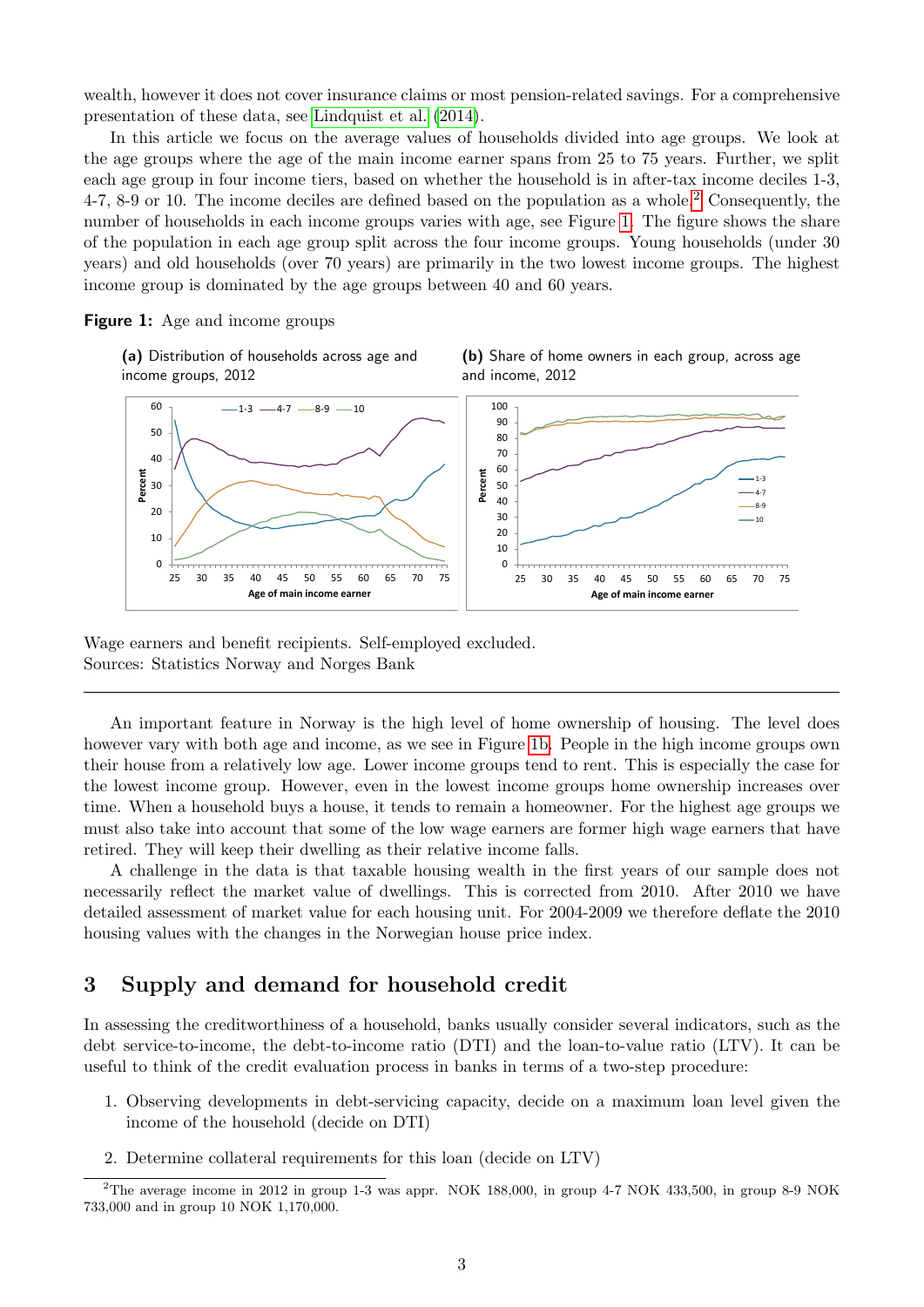First, the bank will determine how much debt the applicant can manage by looking at available margins and DTI. However, the amount that a bank is willing to lend also depends on the amount of collateral in fixed property. The second step for the bank is therefore to set a limit on the LTV. This limit might be affected by banks internal risk calculations, but it might also be affected by regulations or statements from the FSAN. For a given income, the household must:

- Identify the size and quality of a house that is available, given the credit limit and the set LTV.
- If the loan is not sufficient to obtain the house size and quality the household wants, try to accumulate more savings before entering the property market.

Households can therefore respond to stricter LTV rates by increasing savings. Another alternative would be to increase intergenerational transfers. However, we are not able to observe such transfers in the current data set.

## 4 Four indicators of financial stability

We focus on four indicators of households' financial situation:

- 1. Debt-servicing capacity (DSC): the level of *standard cost of consumption* and debt-servicing costs (i.e. interest payments) to income. Standard cost of consumption are defined by the reference budget given by SIFO, the National Institute for Consumer Research, See [SIFO - National](#page-8-4) [Institute for Consumer Research](#page-8-4) [\(2014\)](#page-8-4), and is dependent of the size of households.
- 2. Debt-to-income (DTI): gross debt over household income after tax and interest payments. This indicator is frequently used by banks when they analyse the ability of a household to service debt. In Norway two measures are used: total debt should not exceed five times disposable income or three times income before tax. The two requirements are approximately equal. Norges Bank traditionally defines DTI in the form of disposable income. DTI should react to changes in available margins. If available margins decrease, one should expect banks to be more cautious about DTI.
- 3. Debt-to-value (DTV): gross debt minus student debt over the market value of the dwelling. Note that we distinguish between DTV and LTV. Loan-to-value (LTV) is the defined as the ratio of collateral to the value of a loan. Since we can not distinguish between mortgage debt and other debt we use "debt" instead of "loan". About 90 per cent of household debt is mortgage debt.
- 4. Income-to-deposit (ITD): the ratio income after tax relative to bank deposits. Bank deposits are the most liquid funds a household can hold. Higher deposits might be used as collateral in the case of large purchases, or a buffer against shocks, such as periods with high interest payments. We expect that household savings would react to a stricter implementation of LTV, because households would then need to increase their share of equity in their housing investments.

We illustrate the indicators using four panels. Each panel covers one indicator, and contains four figures. Each figure covers the indicator for one income group and age groups from 25 to 75. We show the situation in 2004, 2008 and 2012.

#### 4.1 Debt-servicing capacity (DSC)

Panel [2](#page-4-0) shows the sum of the standard cost of living and interest payments as a share of income. This number would normally not exceed one, although it does for some groups. As one should expect, debt-servicing capacity improves with income. For a given level of income, DSC is quite stable across age groups, indicating that income and the standard cost of consumption are the two most important variables to determine DSC.

We note that the households in income deciles 1-3 are literally on the margin. The youngest households in these groups have an average income that is less than the standard cost of consumption and interest payments. This reflects that the standard cost of consumption will not be an absolute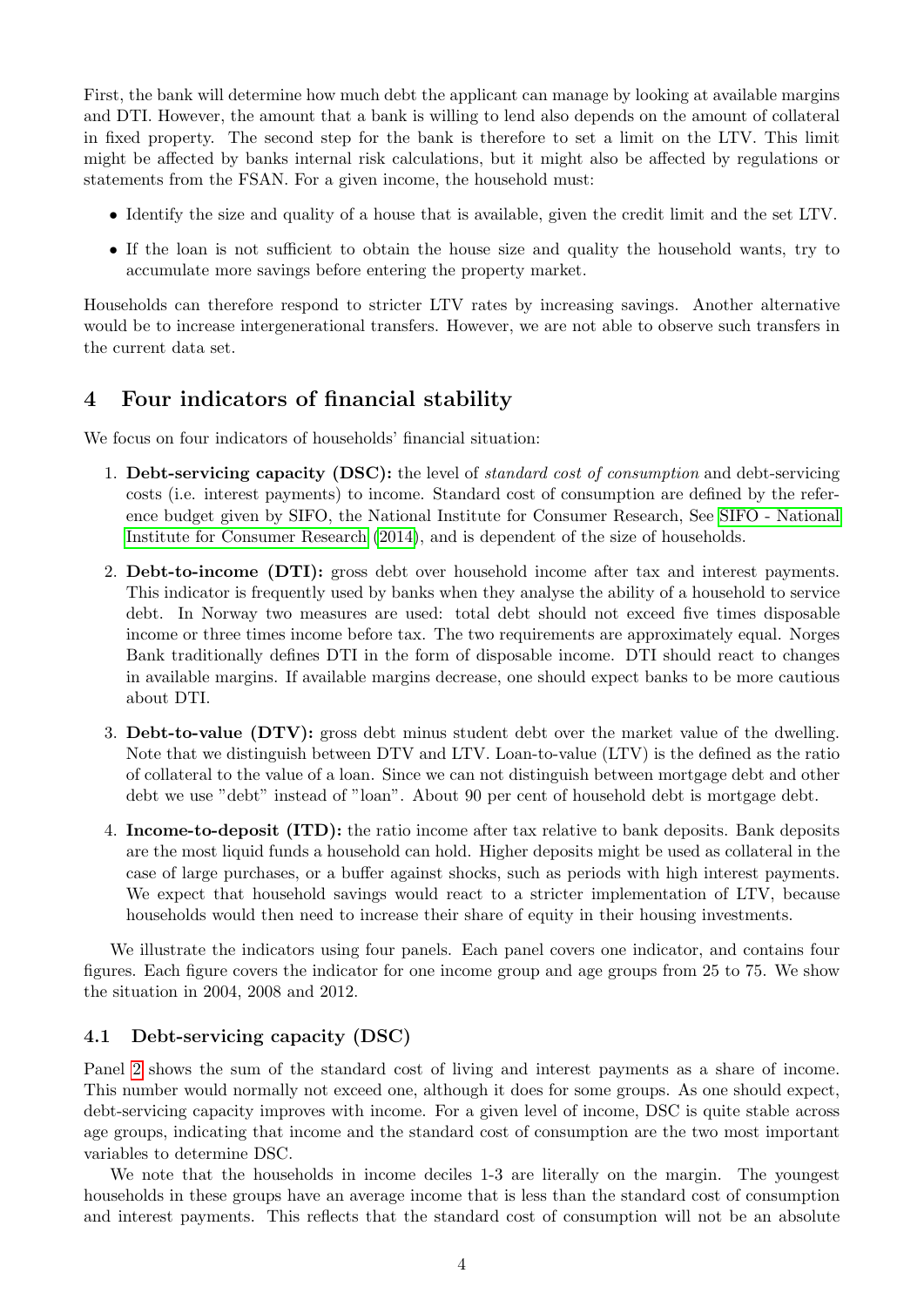<span id="page-4-0"></span>



Debt-servicing capacity is the sum of the standard cost of living and interest payments as a share of income.

Sources: Statistics Norway, SIFO and Norges Bank

minimum. However, it also reflects that we do capture all transfers in the economy. E.g. we do not include changes in student loans in the income definition, thereby underestimating the actual available resources for many young households who are still students. Neither do we capture intra-generational transfers.

The two highest income groups have considerable free margins. The highest income group can reduce their wages by almost 50 per cent and still be above the critical limit. The relative position between groups seems to be quite stable across this time period.

The lowest income groups improved their margins from 2004 to 2008. All income and age groups improved their margins from 2008 to 2012. This is mainly a consequence of lower interest rates. For a majority of households, their ability to service debt is therefore better in 2012 than almost ever before.

#### 4.2 DTI–Debt-to-income ratio

We expect DTI to fall with age. The age distribution seems to be consistent across income groups. Households in all income groups tend to have a higher DTI when young, and a DTI close to 100 when they are 75 years old.

On the other hand, the maximum DTI should reflect the ability to service debt, and thereby the level of DSC. We have seen that DSC varies fairly widely across income groups. As expected, DTI therefore also varies across income groups for the most constrained, i.e. the younger households. For households in income deciles 8–9, DTI is close to 400 at the age of 35. DTI is high for young households even in income deciles 4–7. In the highest income group DTI is somewhat lower for young households, probably reflecting a high degree of liquidity in these households.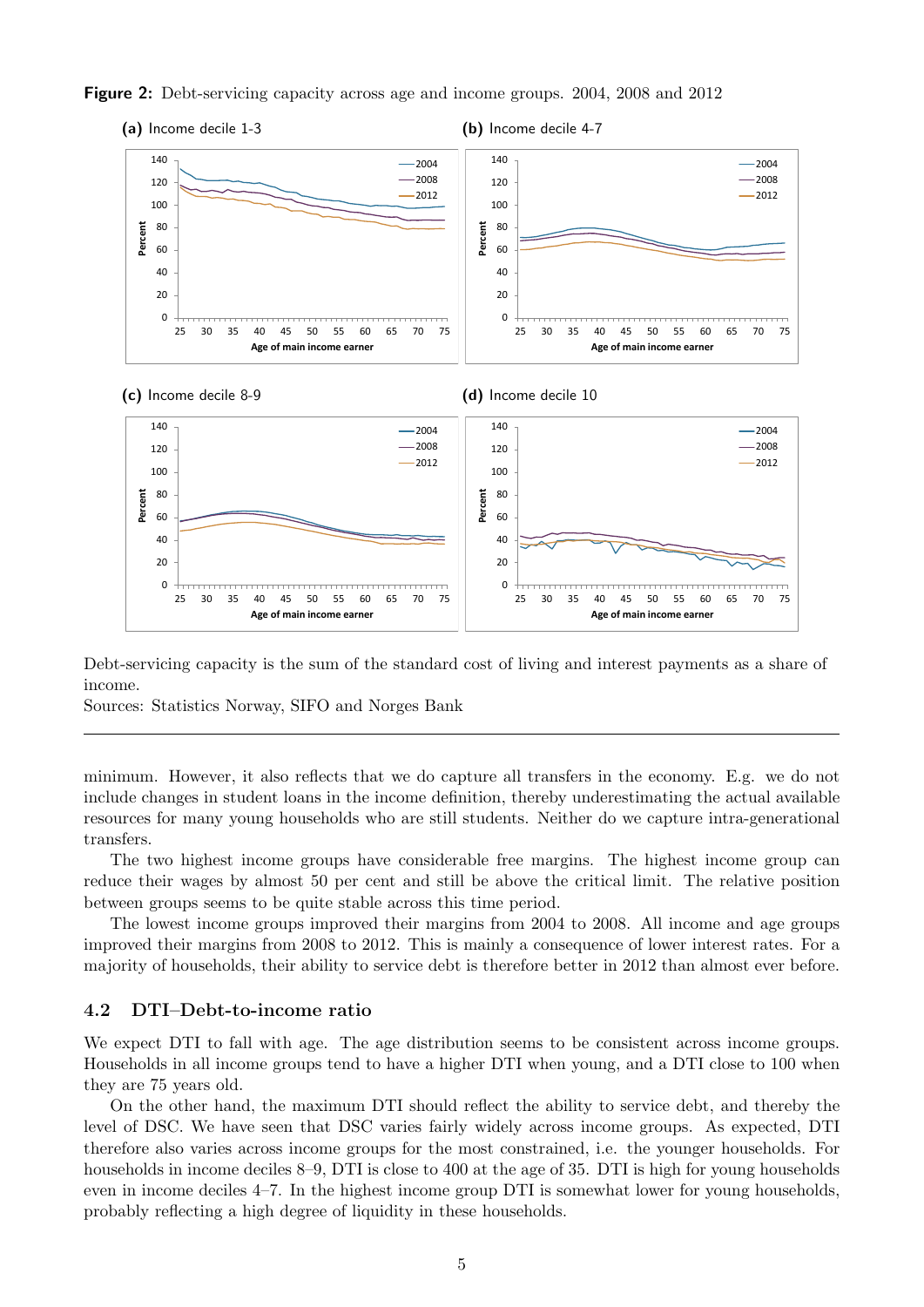



Households are divided into ten equal-sized groups ordered by after-tax income. Sources: Statistics Norway and Norges Bank

The lowest income group is an exception. While the youngest households  $(25-30)$  are not very different from other income group households, low income households between 30 and 50 years of age tend to hold lower levels of debt than the same age group in other income groups. This probably reflects small margins to service debt, excluding this group from home ownership. At higher ages, the age profile is more similar across all income groups.

Improving DSC indicates that the households can handle a larger amount of debt. This should be reflected in banks' willingness to offer more loans for a given level of income, i.e. increasing the DTI. Most households have a higher DTI in 2012 than in 2008 or 2004. However, the shift in DTI between 2004 and 2008 is larger than the shift from 2008 to 2012. Among young households the DTI has stabilised across income groups after 2008, and has fallen somewhat for young and middle aged households in the lowest income group. This might reflect a tightening in supply of credit towards groups that are perceived as high risk.

#### 4.3 DTV–Debt-to-value ratio

Our hypothesis is that banks use LTV as a strict requirement determining how much they are willingness to lend. We believe the DTV should be a good proxy for the development in LTV-ratios. If this is the case, maximum DTV rates should be fairly similar across income groups. Again, if we assume that households accumulate wealth over their working life, DTV should fall when households get older. Both assumptions hold up well in the data. DTV is fairly similar across income groups, see Panel [4,](#page-6-0) and falls with age.

If the banks use LTV as a credit risk indicator, higher house prices should not affect maximum DTV to any great extent. We would expect banks to adjust lending volume upwards as house prices rise.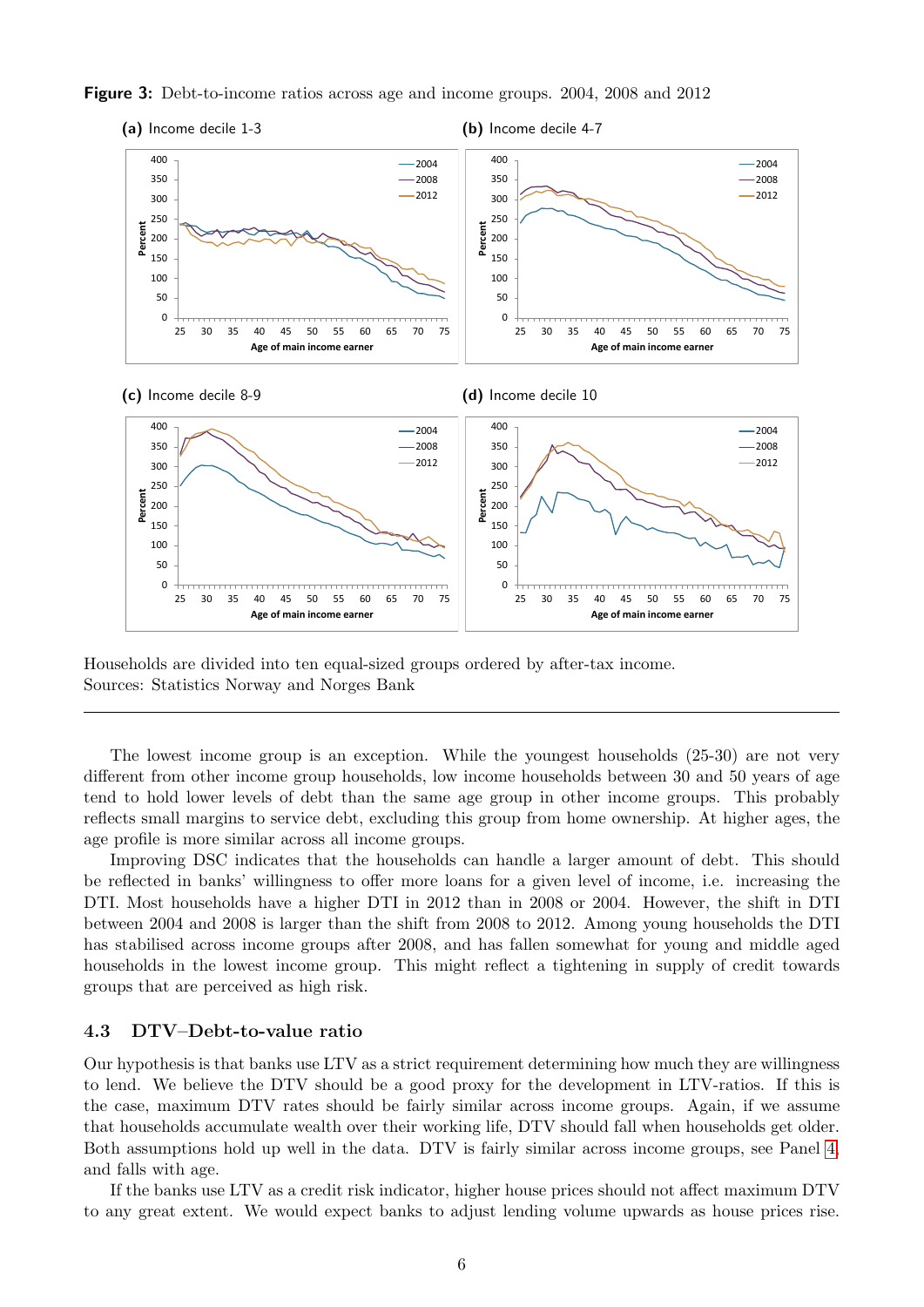<span id="page-6-0"></span>



Margins are basic consumption and interest payments as a share of income. Sources: Statistics Norway and Norges Bank

Again, this holds fairly well in the data. From 2004 to 2012 house prices almost doubled. Despite higher house prices, DTV ratios actually increased somewhat between 2004 and 2008. This may indicate that households used higher house value as collateral for higher debt levels and that banks relaxed lending standards expecting house prices to continue to rise. In 2008 the average DTV for a person under 40 was above 1 for all income groups.

However, from 2008 to 2012 DTV rates fell significantly for younger households. The average DTV is now below 1 for all income groups. The strongest shift is for the low and medium income groups. This suggests a policy shift in banks' lending practices. It is reasonable to believe that the suggestions from the FSAN have been important in this process.

#### 4.4 Income-to-deposit ratio (ITD)

Panel [5](#page-7-0) shows the income to bank deposit ratio, ITD. Deposits are partly a liquidity buffer and partly long-term savings. In general the need for liquidity should be a function of the flow of payments, and therefore quite similar across income groups. Savings is a means to smooth consumption as income fall, and deposits should therefore be expected to rise with age.

This seems to hold up fairly well in the data. The average young household tends to have about 1/3 of annual income as deposits. Deposits increase with age, and at retirement age households on average hold about a full annual income as deposits. The low ratio of ITD at a high age is common across all income groups. High income earners have somewhat higher deposits relative to income than other groups. This group also holds a larger share of other financial assets than other income groups. The highest ITD has traditionally been found among the young household with middle incomes. This is a group with relatively small margins, but reasonably good access to credit markets.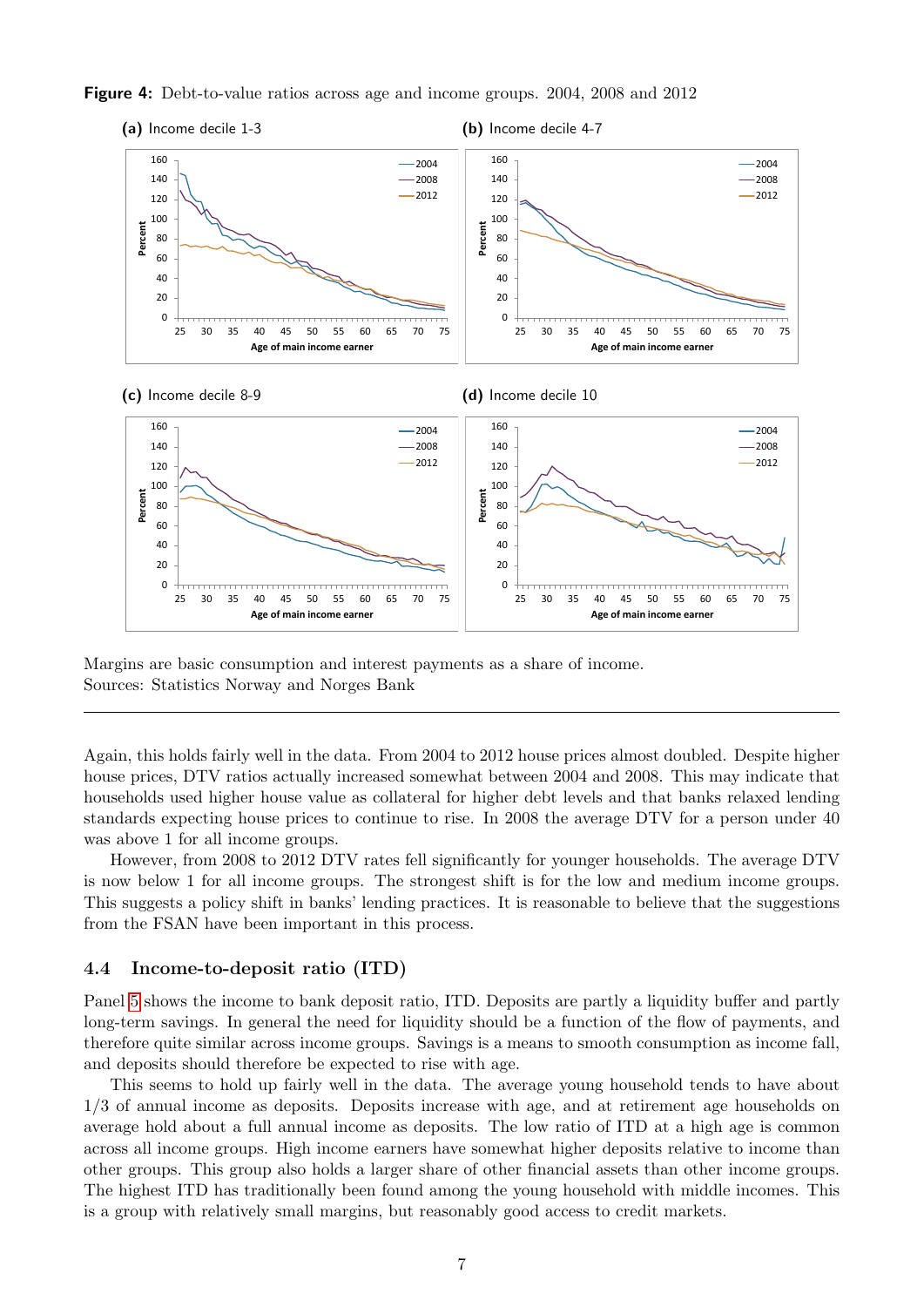

<span id="page-7-0"></span>Figure 5: Income-to-deposit ratios across age and income groups. 2004, 2008 and 2012

Margins are basic consumption and interest payments as a share of income. Sources: Statistics Norway and Norges Bank

Above, we suggested that deposits might respond to stricter LTV requirements in banks. We cannot prove the line of causality, but at least we find evidence that ITD has increased in tandem with the decrease in DTV ratios. This is especially the case for the middle income groups. From 2008 to 2012 these groups increased their deposits relative to income significantly. It is noteworthy that these groups have seen a need for higher liquidity buffers after the financial crisis. This might reflect a need for more equity when making large purchases.[3](#page-7-1)

The changes in deposits are less evident for the highest and lowest income groups. For these groups there are only small changes in income-to-deposit ratios between 2004 and 2012. However, it is reasonable to expect that the highest income groups are not liquidity constrained in the first place, while the low income groups — given their low margins — have no capacity to increase savings.

## 5 Conclusion

Over the past 15 years, Norway has experienced a credit boom, combined with strong income growth and rapidly rising housing prices. This has caused a strong concern for long-term financial stability. After the financial crisis in 2008-09, the Norwegian Financial Supervisory Authority has taken action by suggesting that banks tighten LTV ratios.

This study based on micro data shows that DTV ratios have changed in line with the change in LTV requirements. Maximum DTV ratios have fallen. Younger households in particular are now facing

<span id="page-7-1"></span> ${}^{3}$ It is reasonable to assume that the higher deposits have also been spurned by saving incentives, such as the government subsidized "housing savings for the young" (BSU) program which combine attractive interest rates with a tax rebate on interest income. Our findings might indicate that such alternatives are primarily used by people in middle income groups.